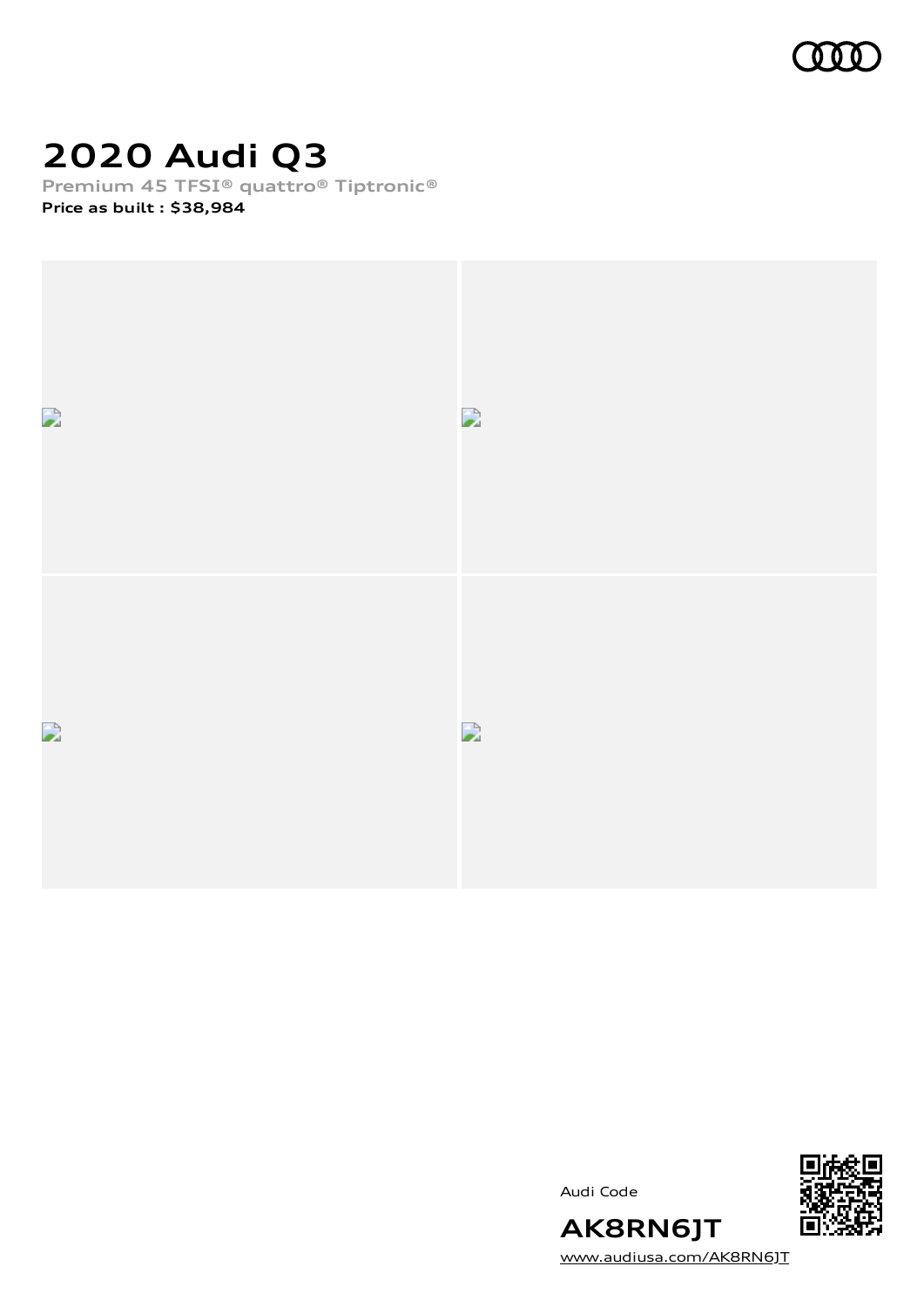### **Summary**

#### **Audi 2020 Audi Q3** Premium 45 TFSI® quattro® Tiptronic®

**Price as buil[t](#page-10-0)** \$38,984

#### **Exterior colour**

Chronos Gray metallic

### D

#### **Further Information**

|                 | N٥           |
|-----------------|--------------|
| Mileage         | 15,964 miles |
| Type of vehicle | Used car     |

**Warranty**

#### **Interior colour**

| Black |
|-------|
| Black |
| Black |
| Black |
|       |

### **Technical Specifications**

Engine type 2.0-liter four-cylinder Displacement/Bore and 1,984/82.5 x 92.8 cc/mm stroke Torque 258 lb-ft@rpm Top track speed  $130$  $130$  mph mph  $^{\rm 1}$ Acceleration (0 - 60 mph) 7.0 seconds seconds Recommended fuel Regular

#### **Audi Code** AK8RN6JT

**Your configuration on www.audiusa.com** [www.audiusa.com/AK8RN6JT](https://www.audiusa.com/AK8RN6JT)

**Commission number** b712c1110a0e0971237a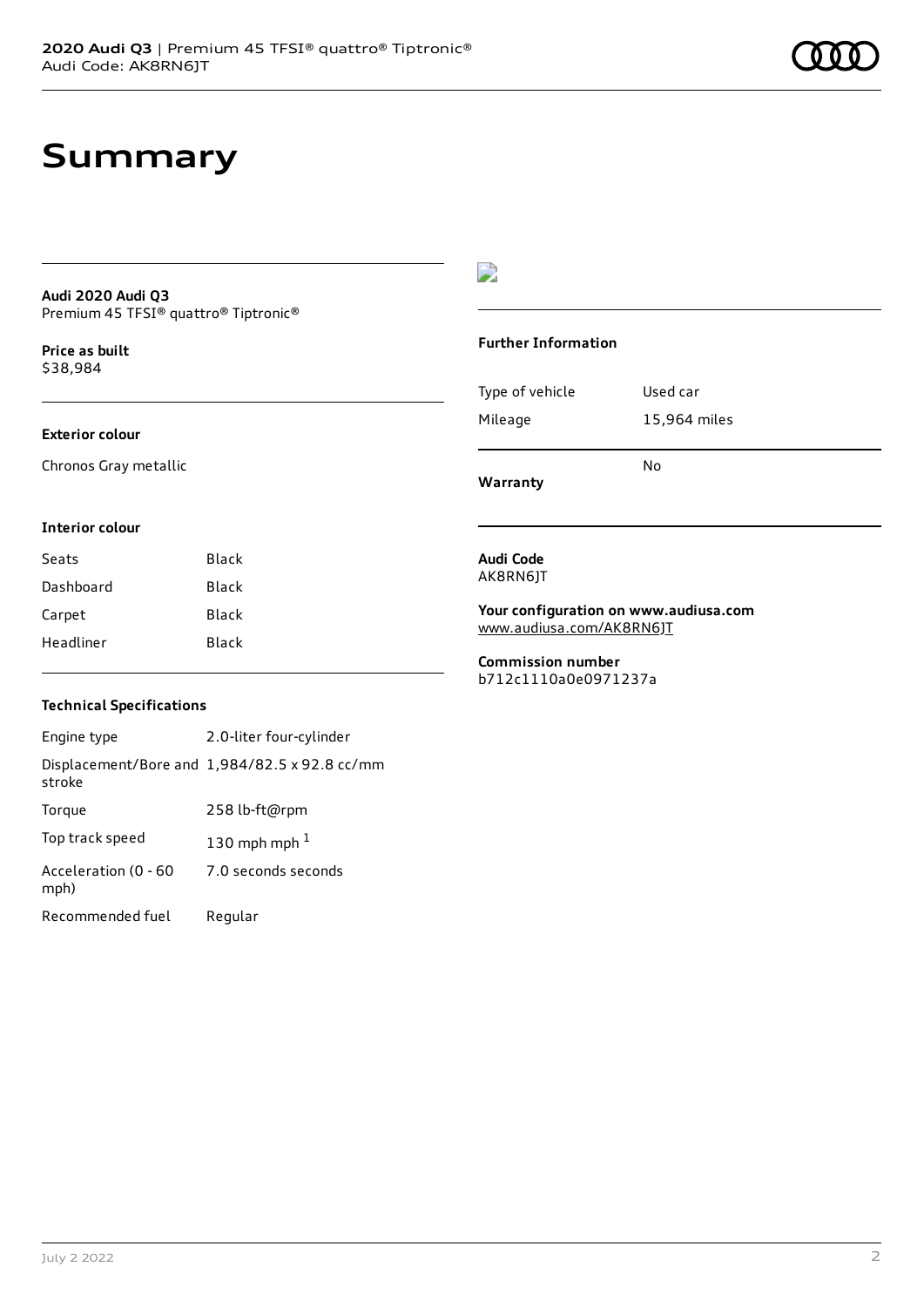# **Equipment**

Chronos Gray metallic

Garage door opener (Homelink®)

Audi advanced key-keyless start, stop and entry

Convenience package

Parking system plus

Audi side assist and Audi lane assist

SiriusXM® with 90-day All Access trial subscription



1<sup>1</sup> HomeLink.



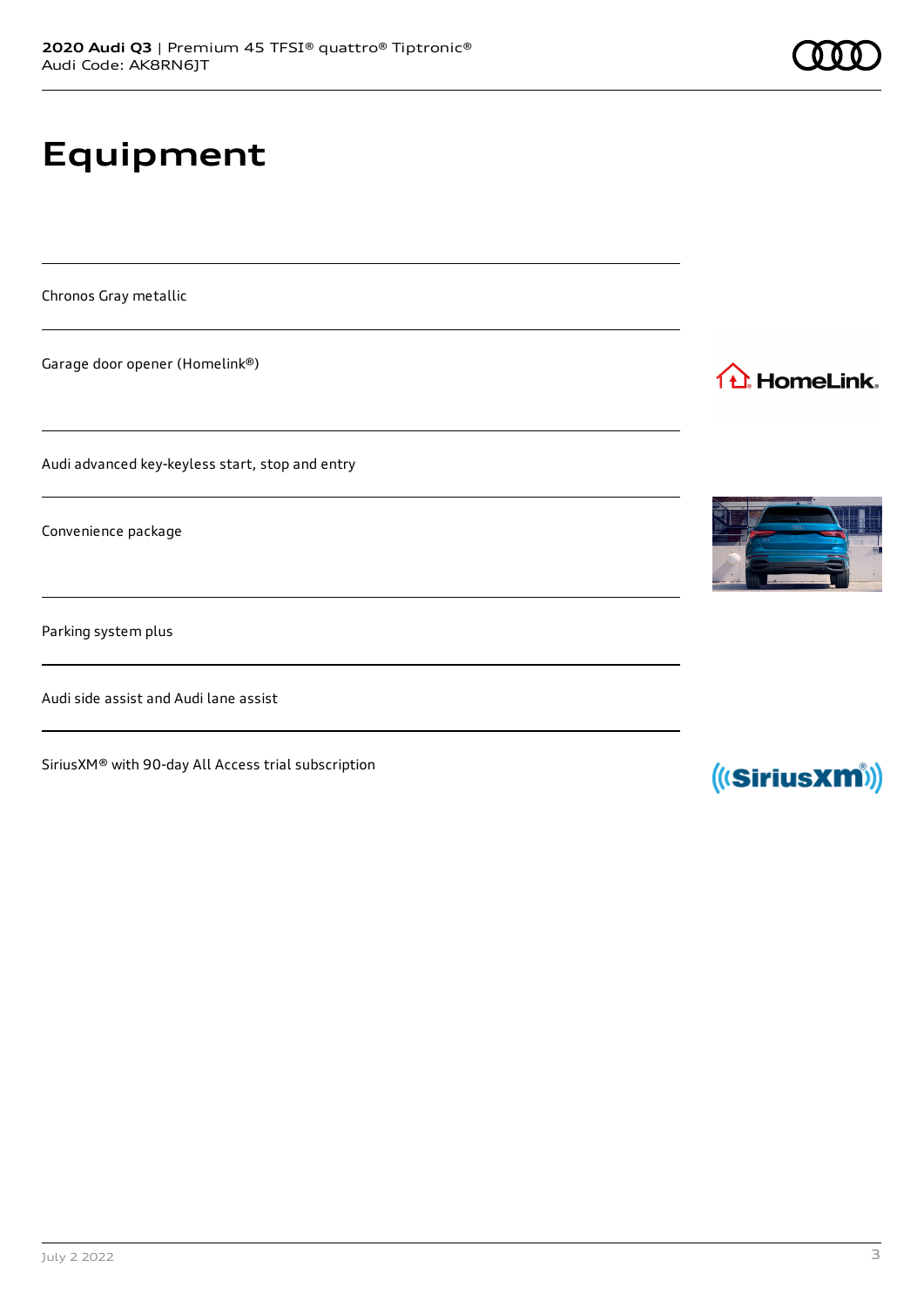### **Standard features**

### **Safety and Security**

| 4UB             | Driver and front-passenger advanced airbags                     |
|-----------------|-----------------------------------------------------------------|
| 1AS             | Electronic stabilisation program ESP                            |
| UH1             | Electromechanical parking brake                                 |
| 8T <sub>2</sub> | Cruise control with coast, resume and<br>accelerate features    |
| 6Y <sub>2</sub> | Top speed electronically limited to 130 mph                     |
| 4H5             | Electronic child locks                                          |
| 1 N 3           | Power steering                                                  |
| 7K6             | Tire-pressure monitoring system                                 |
| 4X3             | Head/thorax side airbags                                        |
| 8N6             | Light/rain sensor                                               |
| 3B7             | Lower Anchors and Tethers for Children<br>(LATCH) in rear seats |
|                 |                                                                 |

#### **Exterior**

| 1D8 | Provision for towing bracket                     |
|-----|--------------------------------------------------|
| 6XD | Power-adjustable heated exterior side<br>mirrors |
| 1S1 | Vehicle tool kit and vehicle jack                |
| 3S1 | Aluminum roof rails                              |
| 511 | Tailgate roof spoiler                            |
| 8EX | LED headlights                                   |
| 8TB | Rear fog lights                                  |
| H89 | 19" 235/50 all-season tires                      |
| 8VM | LED taillights with dynamic indicators           |
| 47B | Aluminum trim around exterior windows            |
| U25 | 19" 5-twin-spoke dynamic design wheels           |
|     |                                                  |

#### **Interior**

| QE1              | Storage package                                                               |
|------------------|-------------------------------------------------------------------------------|
| 011              | Aluminium interior package                                                    |
| 3FU              | Panoramic sunroof                                                             |
| VT5              | S line® stainless steel door sill inlays                                      |
| 6NQ              | Black cloth headliner                                                         |
| KH <sub>5</sub>  | Three-zone automatic climate control<br>system                                |
| 4L2              | Interior mirror                                                               |
| QQ0              | Interior lighting                                                             |
| 1 XW             | Three-spoke multifunction steering wheel                                      |
| 7HC              | Extended leather package                                                      |
| 6E3              | Front center armrest                                                          |
| 4E7              | Luggage compartment lid, electrically<br>opening and closing                  |
| 5KR              | Rear seat bench/backrest, split-folding with<br>center armrest and cup holder |
| N1M              | Leather seat covers                                                           |
| 4A3              | <b>Heated front seats</b>                                                     |
| 5 <sub>M</sub> A | Micrometallic Silver inlays                                                   |

### **Infotainment and Driver Assistance** UG5 Hill descent control

| 6K2 | Audi pre sense® front with pedestrian<br>protection |
|-----|-----------------------------------------------------|
| 2H6 | Audi drive select                                   |
| 7W1 | Audi pre sense <sup>®</sup> basic                   |
|     |                                                     |

UI2 Audi smartphone interface including Apple CarPlay® and Google™ Android Auto™ for compatible devices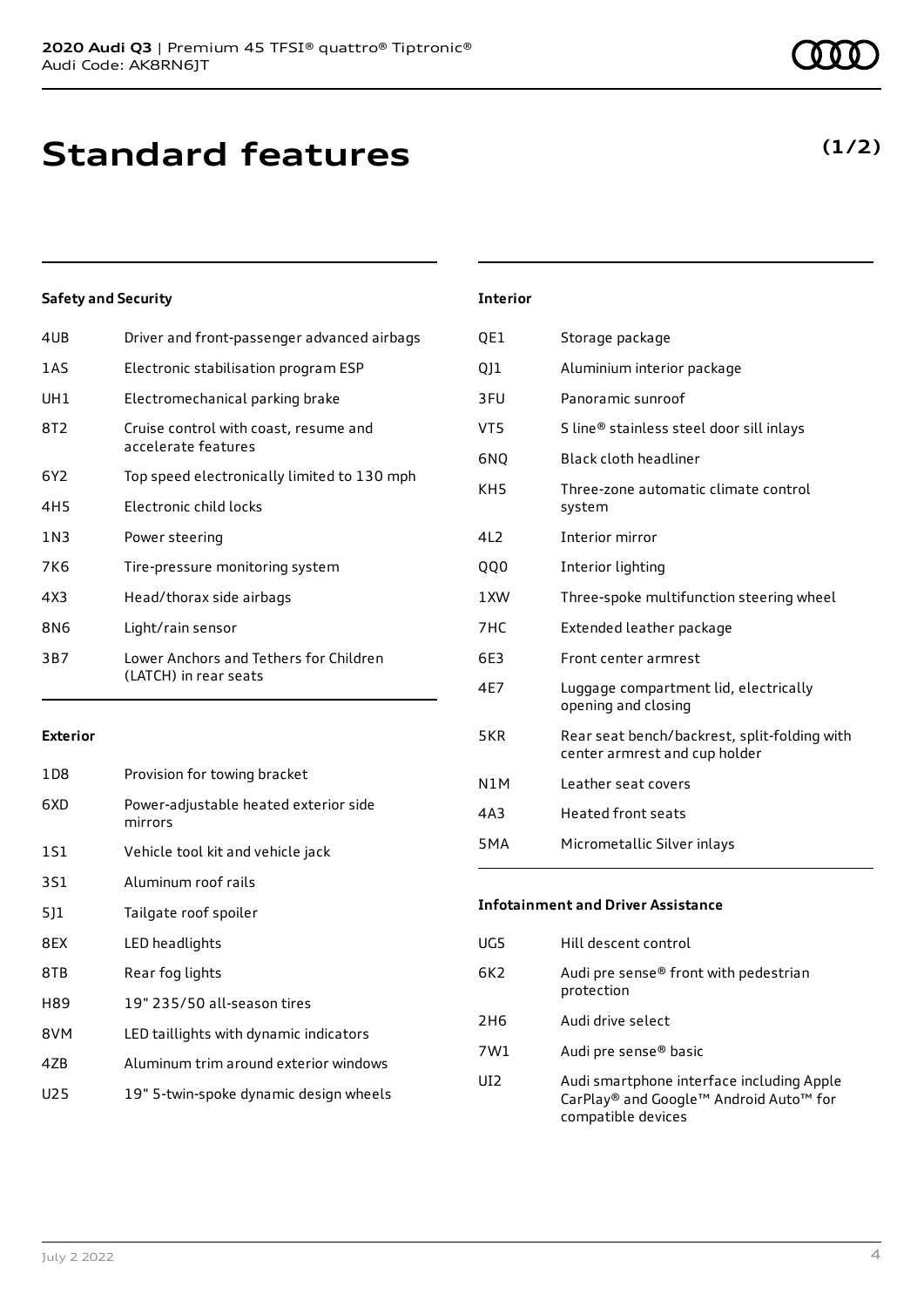**(2/2)**

### **Standard features**

#### **Infotainment and Driver Assistance**

| KA2 | Rear view camera                  |
|-----|-----------------------------------|
| 8G1 | High beam assistant               |
| 9VD | Audi sound system                 |
| 9S0 | Digital instrument cluster 10.25" |
| I8V | $MMI®$ radio plus                 |

- QH1 Voice dialogue system
- 9ZX BLUETOOTH wireless technology preparation for mobile phone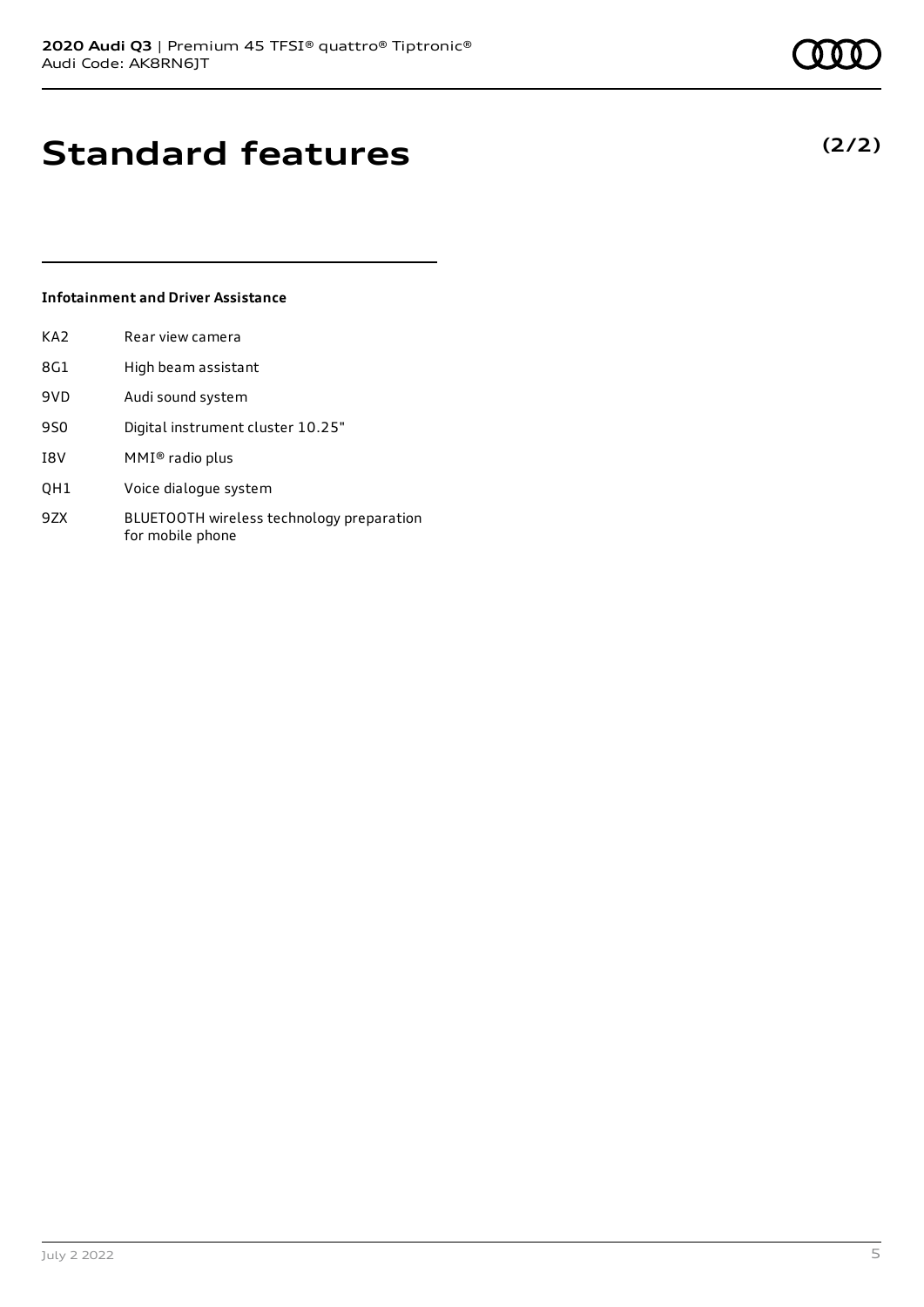### **Dealer remarks**

Audi Certified! This 2020 Audi Q3 S-Line Premium 45 has a Clean, 1-Owner Carfax and includes the Convenience Package, Advanced Key, Side Assist, Parking System Plus, Digital Instrument Cluster, Rearview Camera, Panoramic Sunroof, Heated Seats and much more. Sewell Audi of North Houston is proud to offer this local trade in as one of our Sewell Pre-Owned units for sale. All of our vehicles are professionally inspected by our certified Technicians. Also, benefit from our complimentary car washes, and complimentary valet at Market Street and City Centre. Please contact one of our sales associates for more information at 281-586-1000.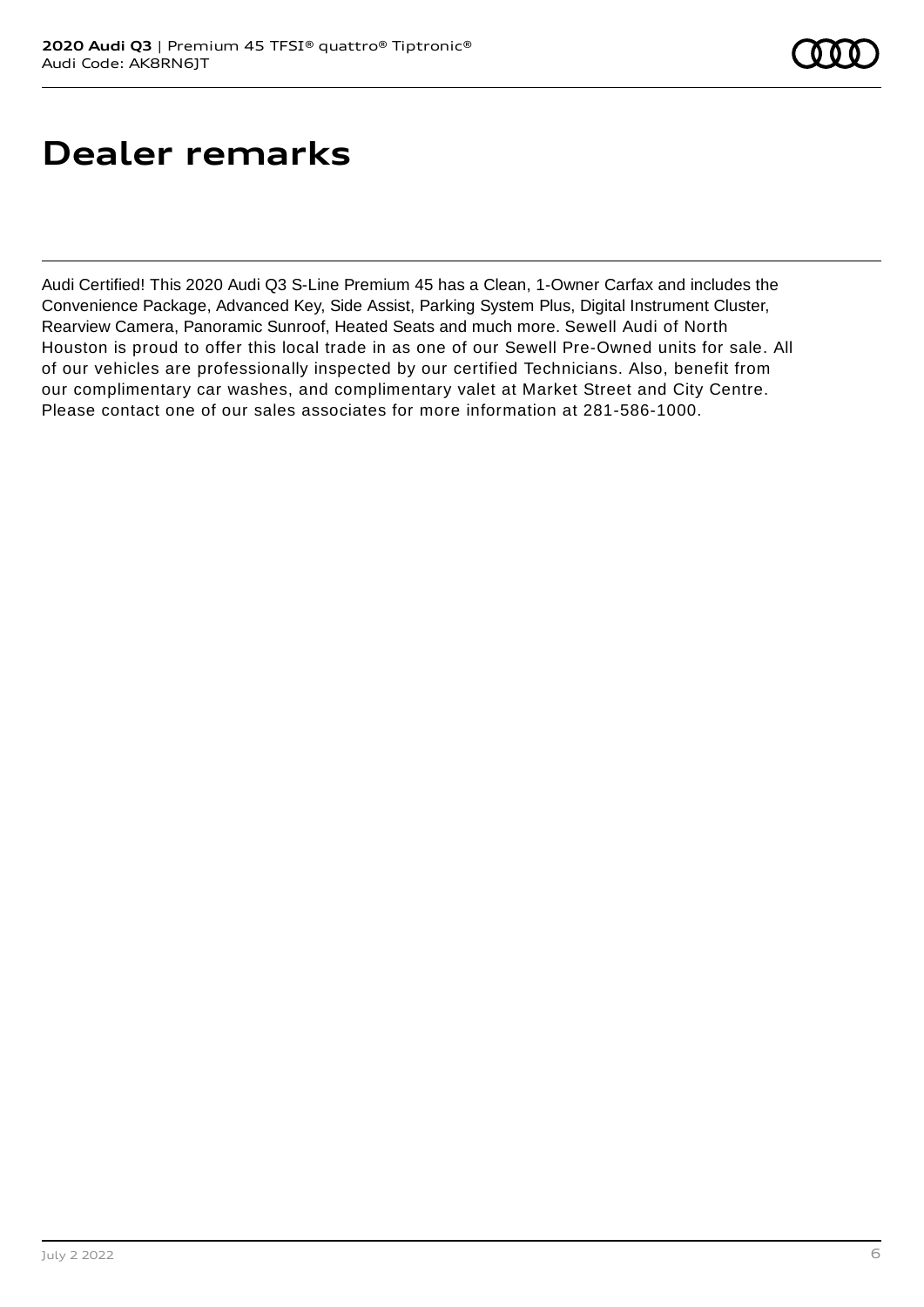# **Technical Specifications**

### Engine type 2.0-liter four-cylinder

**Electrical system**

Alternator 140A

Battery 360A/69Ah

**Engineering | Performance**

| Power Level                                 | 45                                            |
|---------------------------------------------|-----------------------------------------------|
| Displacement                                | 2.0 l                                         |
| Max. output ps/hp                           | 228 @ rpm                                     |
| Torque                                      | 258 lb-ft@rpm                                 |
| Valvetrain                                  | 16-valve DOHC                                 |
| Acceleration (0 - 60<br>mph)                | 7.0 seconds seconds                           |
| Engine block                                | Cast-iron                                     |
| Induction/fuel injection Turbocharged/TFSI® |                                               |
| Cylinder head                               | Aluminum-alloy                                |
| stroke                                      | Displacement/Bore and 1,984/82.5 x 92.8 cc/mm |
| Top track speed <sup>1</sup>                | 130 mph mph                                   |

### **Transmission | Drivetrain**

| 0.672:1                                                      |
|--------------------------------------------------------------|
| 1.000:1                                                      |
| 0.808:1                                                      |
| Gear ratios: Reverse<br>3.993:1                              |
| quattro <sup>®</sup> all-wheel drive                         |
| Gear ratios: Final Drive 2.237: 1                            |
| 1.433:1                                                      |
| Eight-speed Tiptronic <sup>®</sup> automatic<br>transmission |
| 1.205:1                                                      |
| 3.144:1                                                      |
| 1.950:1                                                      |
| 5.590:1                                                      |
|                                                              |

### **Steering**

| Steering type                             | Electromechanical power steering<br>system |
|-------------------------------------------|--------------------------------------------|
| Turning diameter, curb-38.4 ft<br>to-curb |                                            |

### **Suspension**

| Front axle | MacPherson strut front suspension |
|------------|-----------------------------------|
| Rear axle  | Four-link rear suspension         |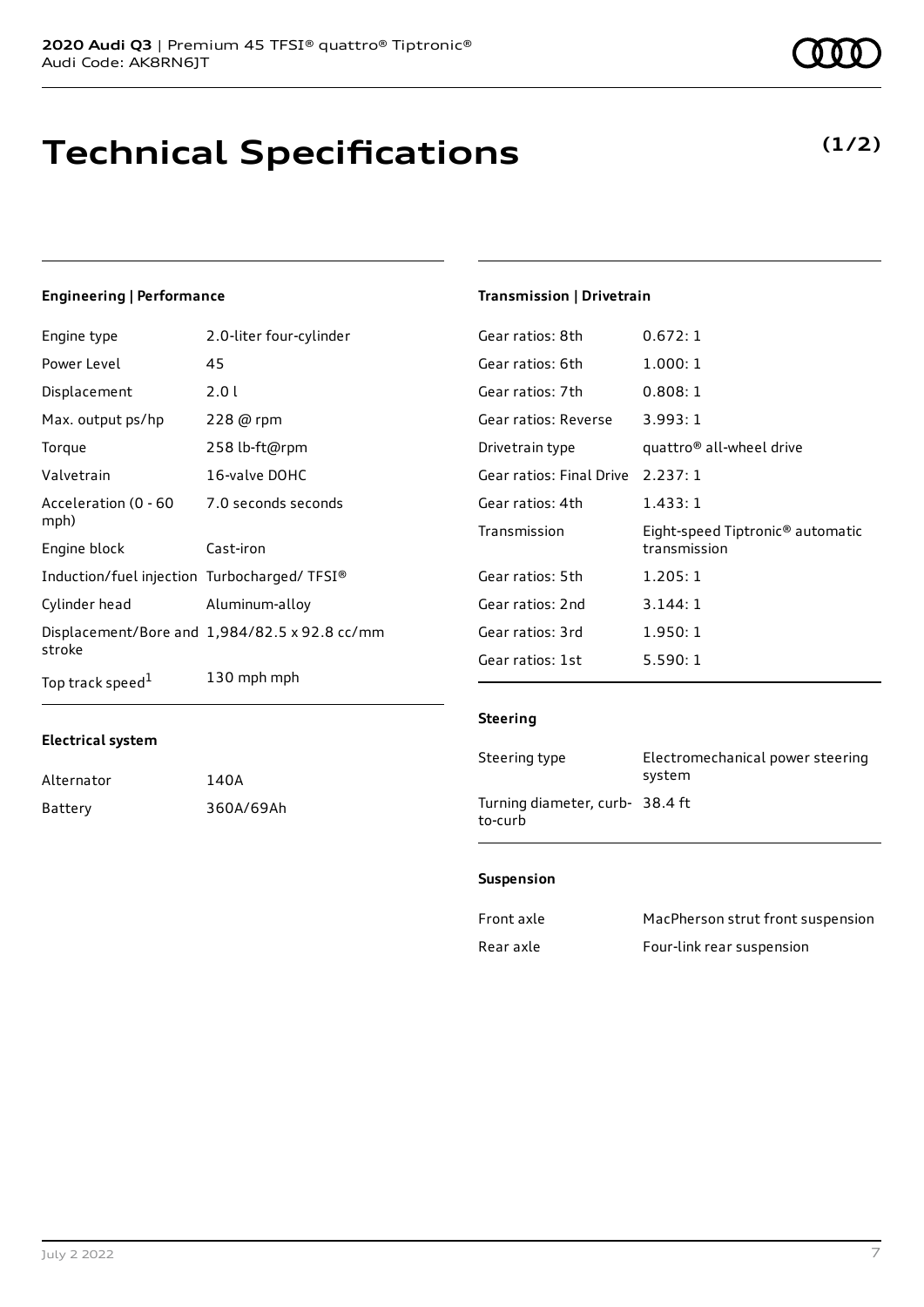# **Technical Specifications**

### **Brakes**

| Front brakes         | 13.4 (ventilated disc) in                                |
|----------------------|----------------------------------------------------------|
| Rear brakes          | 12.2 (ventilated disc) in                                |
| Parking brake        | Electromechanical                                        |
|                      |                                                          |
| <b>Body</b>          |                                                          |
| Material             | Multi-material body construction<br>(steel and aluminum) |
| Corrosion protection | Multistep anti-corrosion protection                      |

#### **Warranty | Maintenance**

| Warranty | 4-year/50,000-mile Audi New |
|----------|-----------------------------|
|          | Vehicle Limited Warranty    |

### **Interior measurements**

| Seating capacity                          | 5                      |
|-------------------------------------------|------------------------|
| Head room with middle 37.6 in<br>sunroof  |                        |
| Head room with front<br>sunroof           | 39.6 in                |
| Shoulder room, front                      | 56.7 in                |
| Leg room, middle                          | $36.1$ in              |
| Shoulder room, middle 55.1 in             |                        |
| Leg room, front                           | 40.0 in                |
| Cargo volume, rear<br>seatbacks up/folded | 23.7/48.0 cu ft, cu ft |

#### **Exterior Measurements**

| Height                                   | 62.9 in  |
|------------------------------------------|----------|
| Overall width without 72.8 in<br>mirrors |          |
| Length                                   | 176.6 in |
| Wheelbase                                | 105.5 in |
| Drag coefficient                         | 0.36 Cw  |
| Overall width with<br>mirrors            | 79.7 in  |
| Track rear                               | 61.9 in  |
| Track front                              | 62.2 in  |
| Curb weight                              | 3916 lb  |
| Ground clearance,<br>loaded              | 29.9 in  |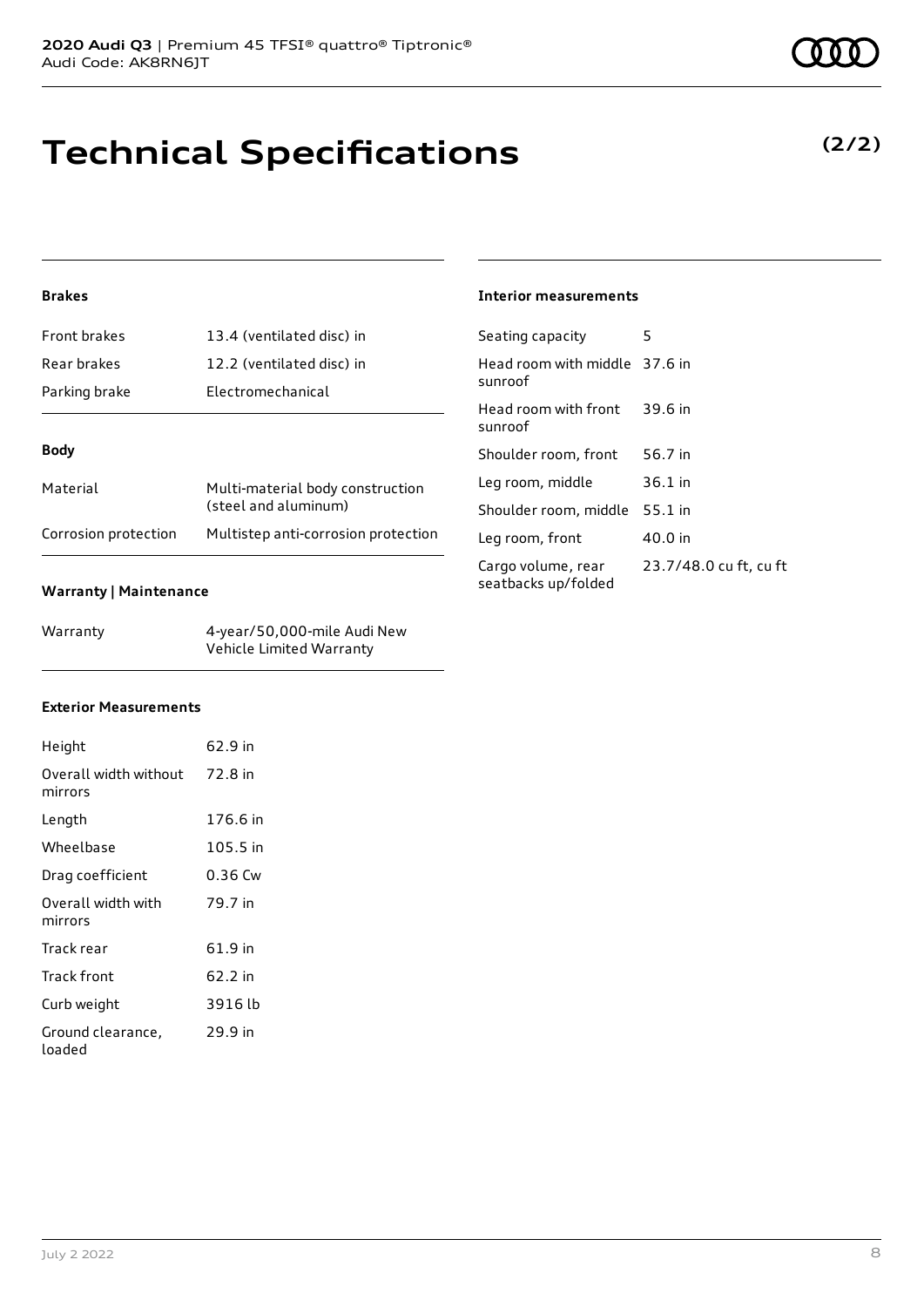### **Consumption- and emission**

**Consumption by NEDC**

combined 22 mpg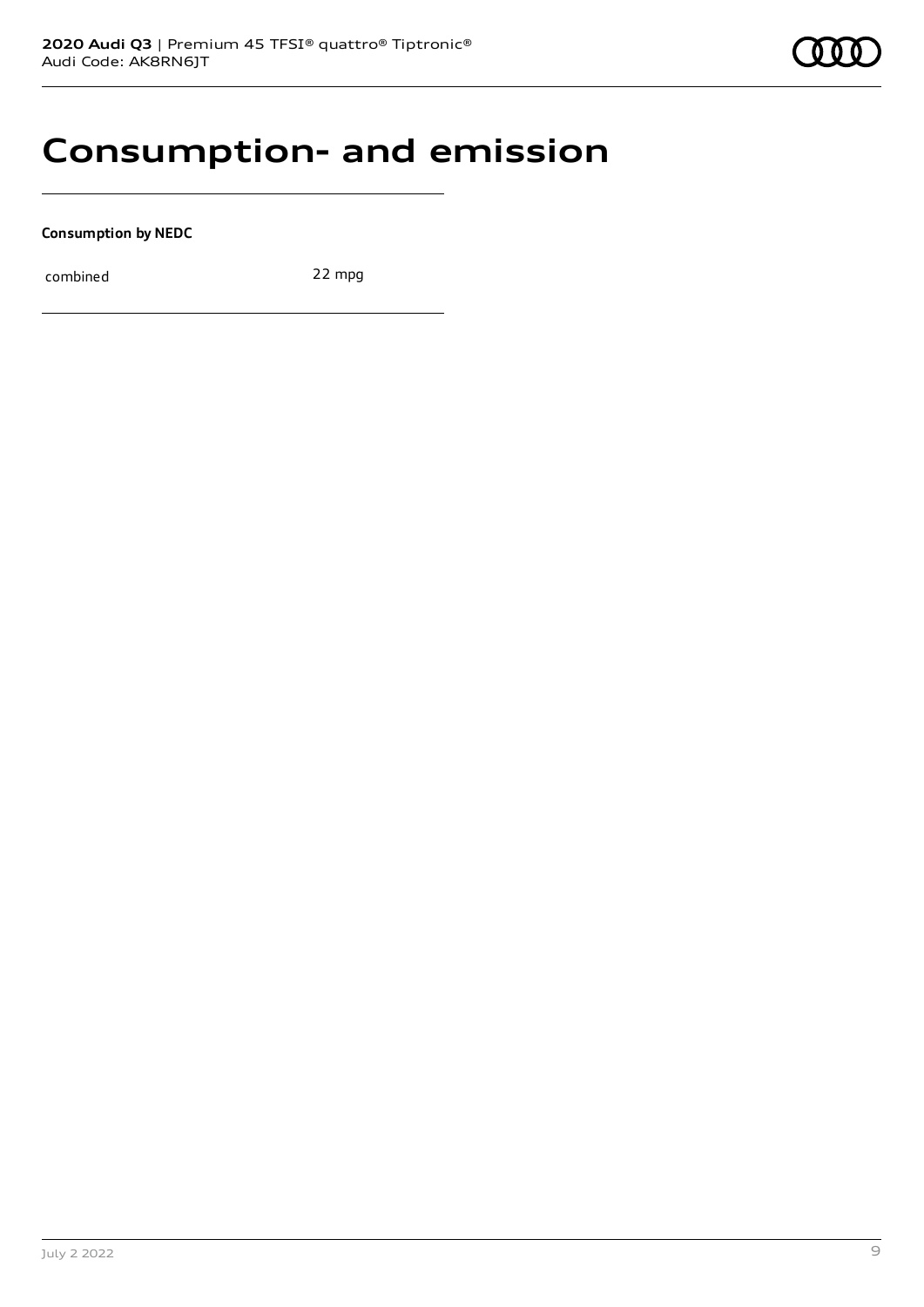

### **Contact**

Dealer **Audi North Houston**

17815 North Fwy 77090 Houston TX

Phone: +12812140500 FAX: 2812140100

www: [https://www.audinorthhouston.com](https://www.audinorthhouston.com/)